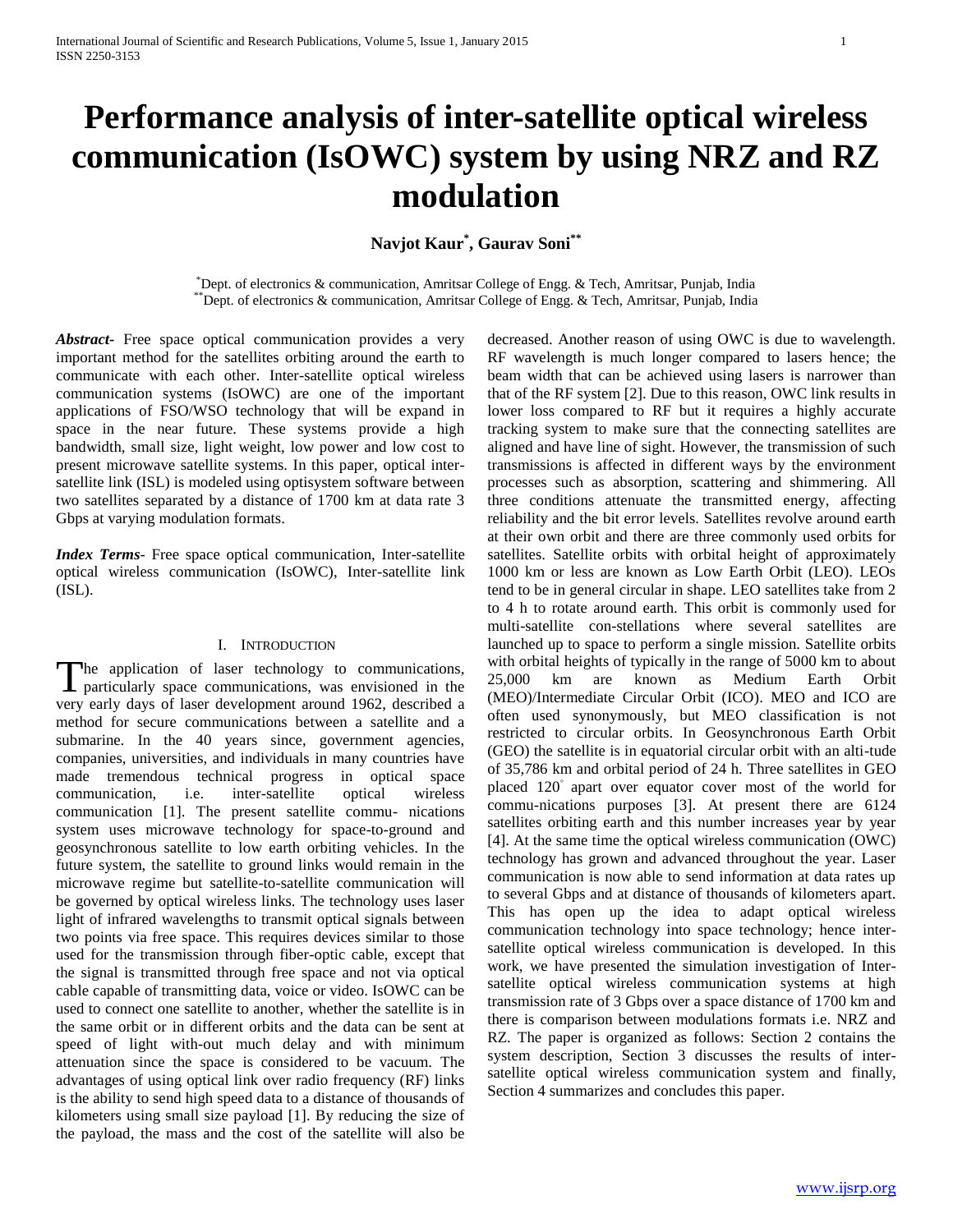## II. SYSTEM DESIGN

 We designed two models of IsOWC link at operating wavelength 980 nm by using different modulation formats i.e. NRZ and RZ. The IsOWC system consists of transmitter, propagation medium and receiver which is shown in fig. 1 where the transmitter is in the first satellite and the receiver is in the second satellite. The free space between the satellites is the propagation medium is the OWC channel that is use to transmit the light signal. Optical wireless communications uses light at near-infrared frequency to communicate. The IsOWC system is not much different from free space optics and fiber optic communication where the difference relies in the propagation

medium. In the Optisystem software, the OWC channel is modeled between an optical transmitter and optical receiver with 15 cm optical antenna at each end. The transmitter and receiver gains are 0 dB. The transmitter and receiver antennae are also assumed to be ideal. Additional losses are taken 2.5 db. The OWC channel is considered to be outer space where it is assumed to be a vacuum and free from atmospheric attenuation factors and the value of pointing errors taken as 1.7 urad. The aperture diameter of transmitting- and receiving-antenna is taken as 15 cm.

## *A. IsOWC model using NRZ modulation at 980 nm*

 In this model we used the modulation format NRZ at 980 nm wavelength. The transmitted power 15 dBm is used.



**Fig. 1 optimized IsOWC link using NRZ at wavelength 980 nm**

*A. IsOWC model using RZ modulation at 980 nm* In this model we used the modulation format RZ at 980 nm wavelength. The transmitted power 15 dBm is used.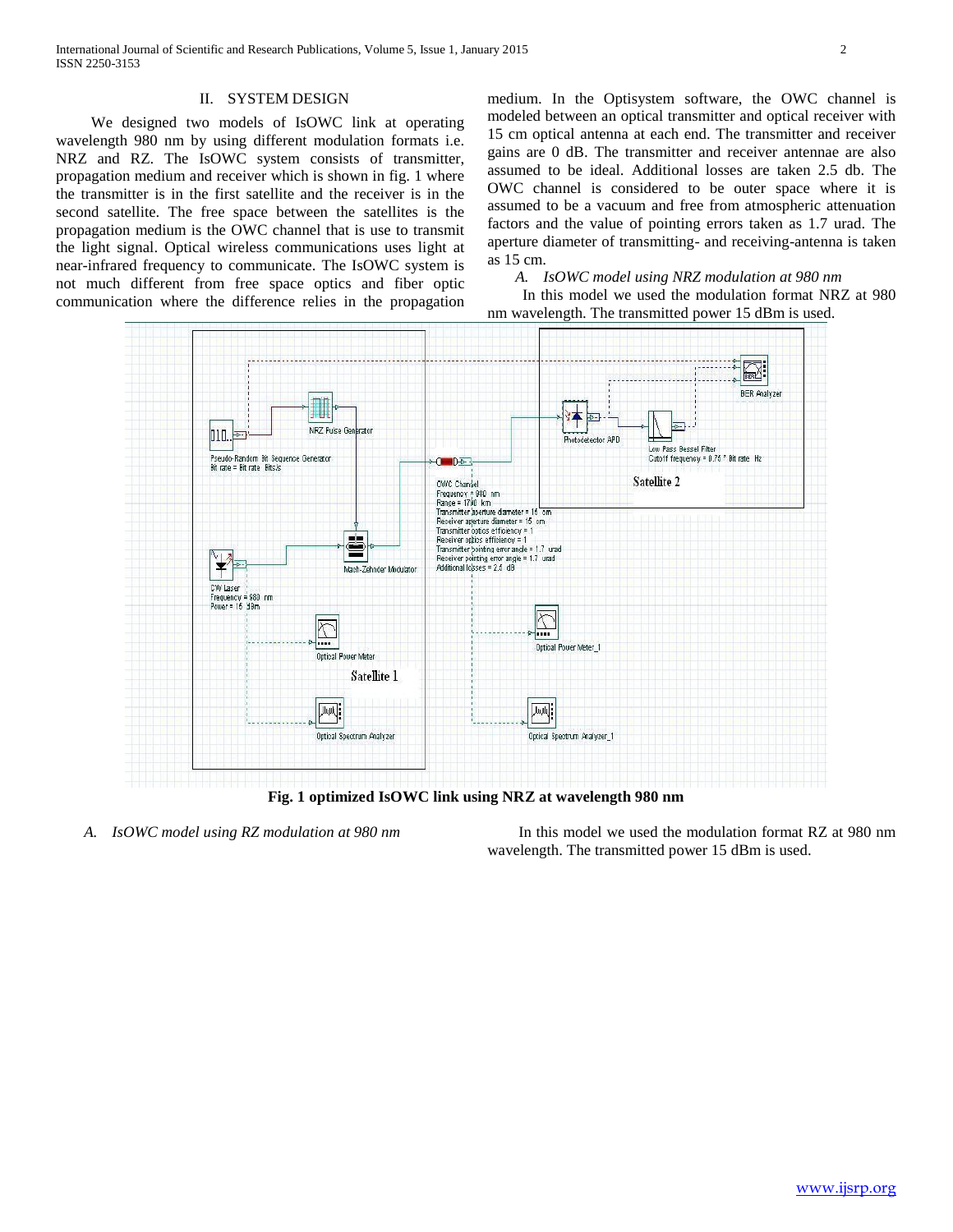

 We achieved the IsOWC link with maximum range up to 1700 km at data rate 3 Gbps at operating wavelength 980 nm by using NRZ and RZ modulation. The laser used is CW laser. Modulation used for this link is RZ modulation. Here, table 1 shows the simulation parameters.

**TABLE 1 simulation parameters for link at 980 nm by using NRZ and RZ.**

| <b>Parameters</b>                                      | <b>Values</b>   |  |  |
|--------------------------------------------------------|-----------------|--|--|
| Laser                                                  | <b>CWL</b>      |  |  |
| Wavelength                                             | 980 nm          |  |  |
| Transmitting power                                     | 15 dBm          |  |  |
| Link range                                             | 1700 km         |  |  |
| Data rate                                              | 3 Gbps          |  |  |
| Modulation                                             | NRZ, RZ         |  |  |
| Photo detector                                         | <b>APD</b>      |  |  |
| Pointing errors                                        | 1.7 urad        |  |  |
| <b>Additional losses</b>                               | $2.5$ db        |  |  |
| Aperture diameter of<br>Transmitter<br>and<br>receiver | $15 \text{ cm}$ |  |  |

| Optical efficiency |  |
|--------------------|--|
|                    |  |
|                    |  |

## III. RESULTS AND DISCUSSION

 An inter-satellite optical wireless system is designed with the help of OPTI-SYSTEM simulator consisting of two satellites with a space difference of 1700 km exchanging externally modulated optical data at 3 Gbps through free-space medium at operating wavelength of 980 nm by using two modulation formats i.e. NRZ and RZ. Table 2 shows the performance analysis of link by using two modulation formats at wavelength of 980nm between two satellites at the distance of 1700 km at data rate 3 Gbps.

| <b>TABLE 2. Performance analysis of the optimized link at</b> |
|---------------------------------------------------------------|
| wavelength of 980nm by using modulation formats.              |

| S.No | Range | <b>Modulation</b> |               | <b>BER</b>           |
|------|-------|-------------------|---------------|----------------------|
|      | (km)  | formats           | <b>Factor</b> |                      |
|      | 1700  | NRZ.              | 13.4289       | 1.6803<br>$e^{-041}$ |
| 2.   | 1700  | RZ.               | 10.095        | 2.8934<br>$e^{-025}$ |

*a) Results for NRZ at 980 nm*

 Figure 3 shows the eye diagram of link where the distance is 1700 km and the bit rate is 3 Gbps and the wavelength is 980 nm by using modulation NRZ with transmitting power 15 dBm. The Q factor for 980 is 13.4289 and the BER is  $10^{-41}$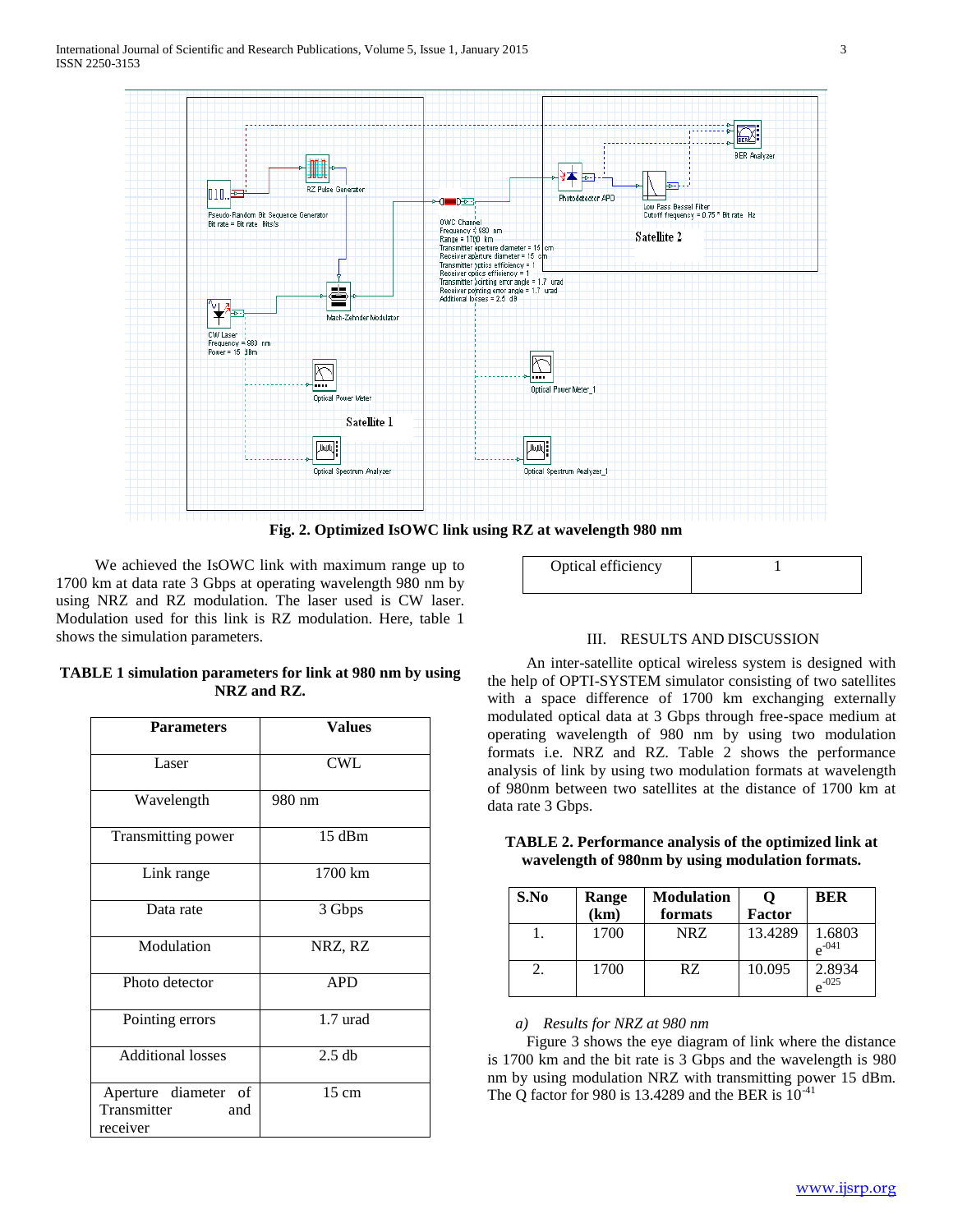International Journal of Scientific and Research Publications, Volume 5, Issue 1, January 2015 4 ISSN 2250-3153



**Fig 3. Eye diagram of OWC inter-satellite system 1700 km apart with transmitting power of 15 dBm at operating wavelength of 980 nm by using NRZ.**

 Figure 4 shows the transmitted optical power spectrum of the optimized link for range 1700 km at operating wavelength 980 nm. Optical power transmitted is  $31.623*10^{-3}$  watts calculated by the power meter and this transmitted optical power at operating wavelength 980 nm for RZ is also same. Figure 6 also shows the peak wavelength at 980 nm.



**Fig. 4. Transmitted optical power for link range 1700 km at operating wavelength 980 nm.**

 The loss of optical power at receiver end can be analyzed by using the spectrum analyzer at receiver end. Figure 5 shows received optical power spectrum of the optimized link for range 1700 km at wavelength 980 nm.



**Fig. 5. Received optical power for link range 1700 km at wavelength 980 nm.**

## *b) Results for RZ at 980 nm*

 Figure 6 shows the eye diagram of link where the distance is 1700 km and the bit rate is 3 Gbps and the wavelength is 980 nm by using modulation RZ with transmitting power 15 dBm. Here the Q factor is 10.2975 and the BER is  $10^{-25}$ .



**Fig 6. Eye diagram of OWC inter-satellite system 1700 km apart with transmitting power of 15 dBm at operating wavelength of 980 nm by using RZ.**

 However, as we mentioned above the transmitted optical power for range 1700 km at wavelength 980 nm used for RZ have same value as that of 980 nm wavelength used for NRZ. Figure 9 shows the received optical power at wavelength 980 nm having range 1700 km